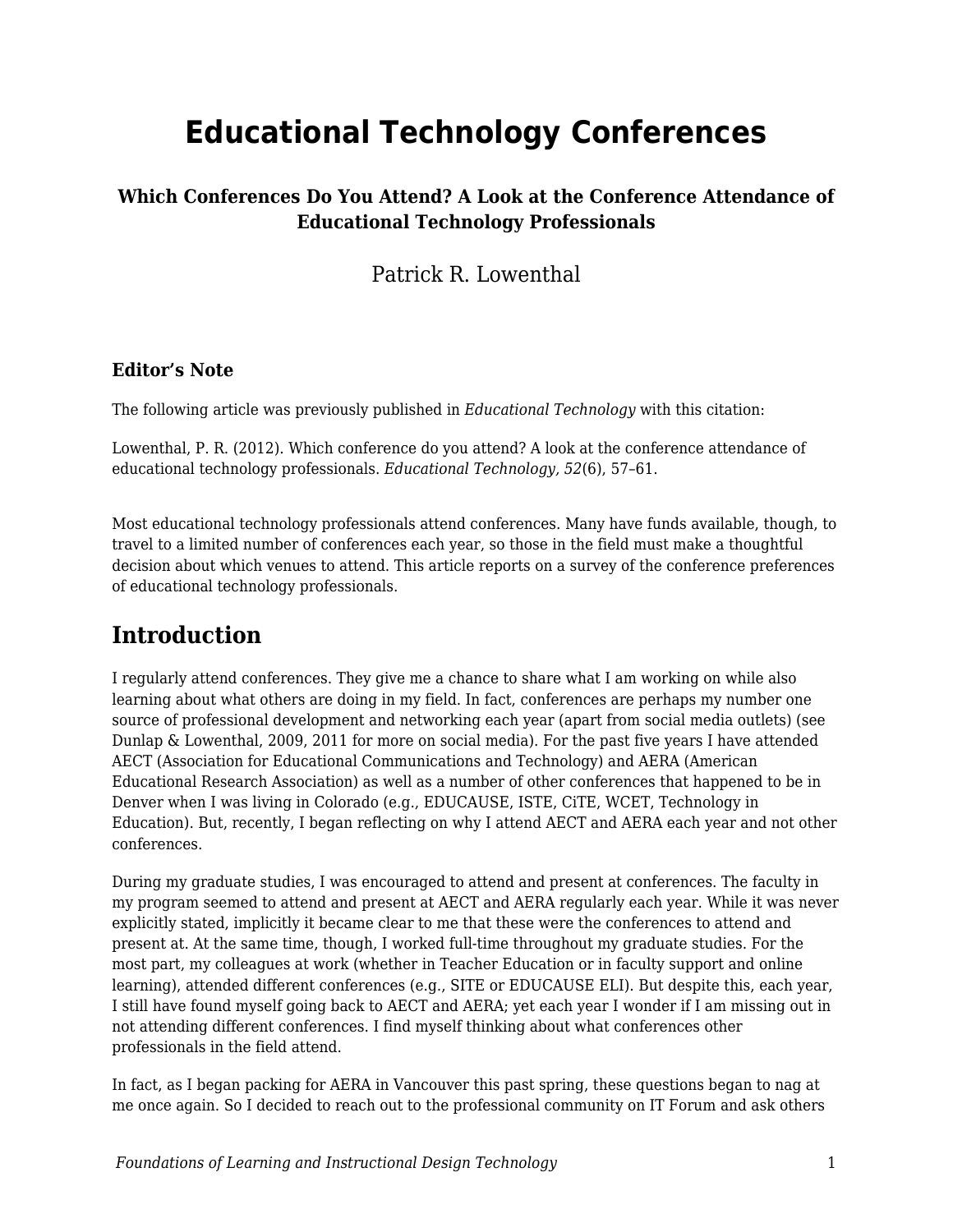which conferences they attend. But rather than simply ask for individual responses, I decided to create a simple Google form to collect the responses—mainly in an effort to be able to share the results with the larger community. I created a basic form with four questions (see *Table 1*).

**Table 1.** Survey questions for educational technology professionals.

1. Please select the line below that best describes what you primarily do . . . (I realize this isn't always an easy question). I consider myself a(n):

- educational technologist/instructional technologist
- instructional designer
- professor of instructional design and technology
- trainer
- human performance technology professional
- instructional developer
- eLearning professional
- graduate student
- Other:

2. I regularly attend the following conferences/professional meetings:

- American Educational Research Association (AERA)
- Association for Educational Communications and Technology (AECT)
- American Society for Training & Development (ASTD)
- International Society for Performance Improvement (ISPI)
- Annual Sloan Consortium International Conference on Online Learning
- EDUCAUSE Annual Conference
- EDUCAUSE Learning Initiative (ELI)
- International Society for Technology in Education (ISTE)
- Edmedia
- E-Learn
- Society for Information Technology and Teacher Education (SITE)
- Annual Conference on Distance Teaching & Learning
- Other:

3. Typically . . .

- My place of employment pays for my conference attendance
- I pay for my conference attendance
- My place of employment pays for part of my conference attendance
- Other:
- 4. Why do you attend these conferences and not others?

The researcher in me, in hindsight, wishes I would have taken more time thinking about the questions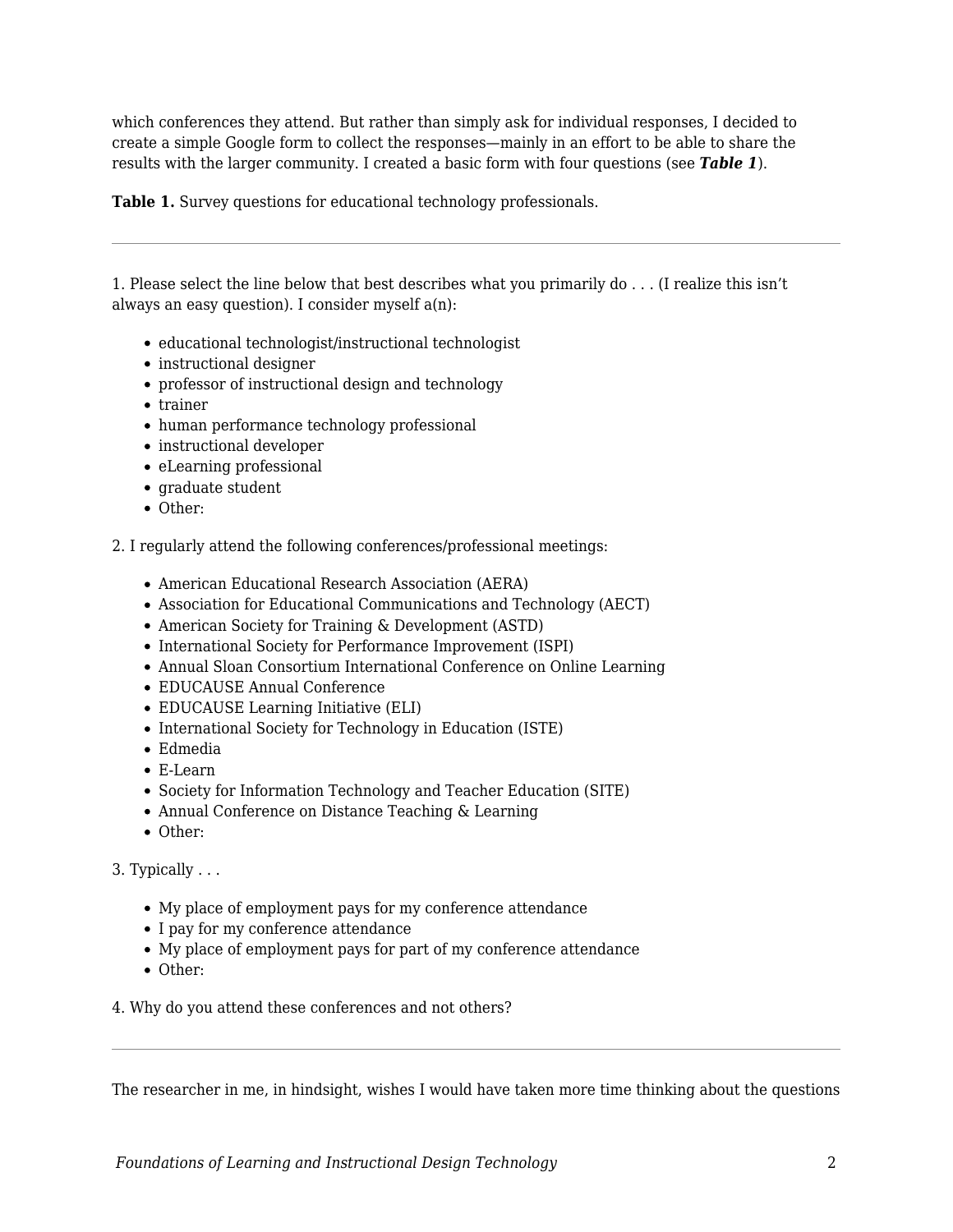to ask (e.g., What was the best conference you have ever attended and why? or Which professional organizations are you a member of? or Do you have to present at a conference to get funding to attend?). But this wasn't a full research study. I simply had a question for the members of IT Forum. At the same time, though, I suspected (based on my own experience) that what one does for a living might influence which conferences one attends. For example, once I stopped working directly with Teacher Education, I stopped attending conferences focused specifically on Teacher Education—not because of a lack of interest but day-to-day relevance. I also suspected that how one pays for conference attendance influences which conferences someone might attend. Finally, after sending this brief survey out to IT Forum, I feared that I might get skewed results based on IT Forum's membership. As a result, I sent the form out to two different AERA lists, two different EDUCAUSE lists, an AECT list, Tweeted about it, as well as posted it on a number of LinkedIn groups (including ISPI, ASTD, and e-Learning guild).

I was delighted to see that 140 people responded (though a few of them did not complete all of the questions). So let's look at what people had to say.

### **Question 1: I Consider Myself . .**

The field of instructional design and technology is very broad, with individuals doing all sorts of things (see Lowenthal & Wilson, 2010; Lowenthal, Wilson, & Parrish, 2009). In fact, people have questioned whether we should even think of ourselves as a "field." I wanted to get a snapshot of what each person did day-to-day.

The question was set up so that *respondents could select more than one choice*. The largest group of respondents consider themselves "educational technologists/instructional technologists" (60), followed next by "instructional designers" (40), "professors" (30), and "eLearning professionals" (26). While I was primarily interested in what conferences people attend, it was still interesting seeing how people think about what they do day-to-day. For instance, a surprisingly small number of people think of themselves as instructional developers. (See *Table 2*.)

| *Some respondents made more than one selection.     |                |               |  |  |
|-----------------------------------------------------|----------------|---------------|--|--|
| Position/Duty*                                      | # of Responses | $\frac{0}{0}$ |  |  |
| Educational technologist/instructional technologist | 60             | 46%           |  |  |
| Instructional designer                              | 40             | 23%           |  |  |
| Professor of instructional design and technology    | 30             | 23%           |  |  |
| eLearning professional                              | 26             | 20%           |  |  |
| Graduate student                                    | 18             | 14%           |  |  |
| Human performance technology professional           | 10             | 8%            |  |  |
| Instructional developer                             | 10             | 8%            |  |  |
| Trainer                                             | 6              | 5%            |  |  |

**Table 2.** Positions/duties of respondents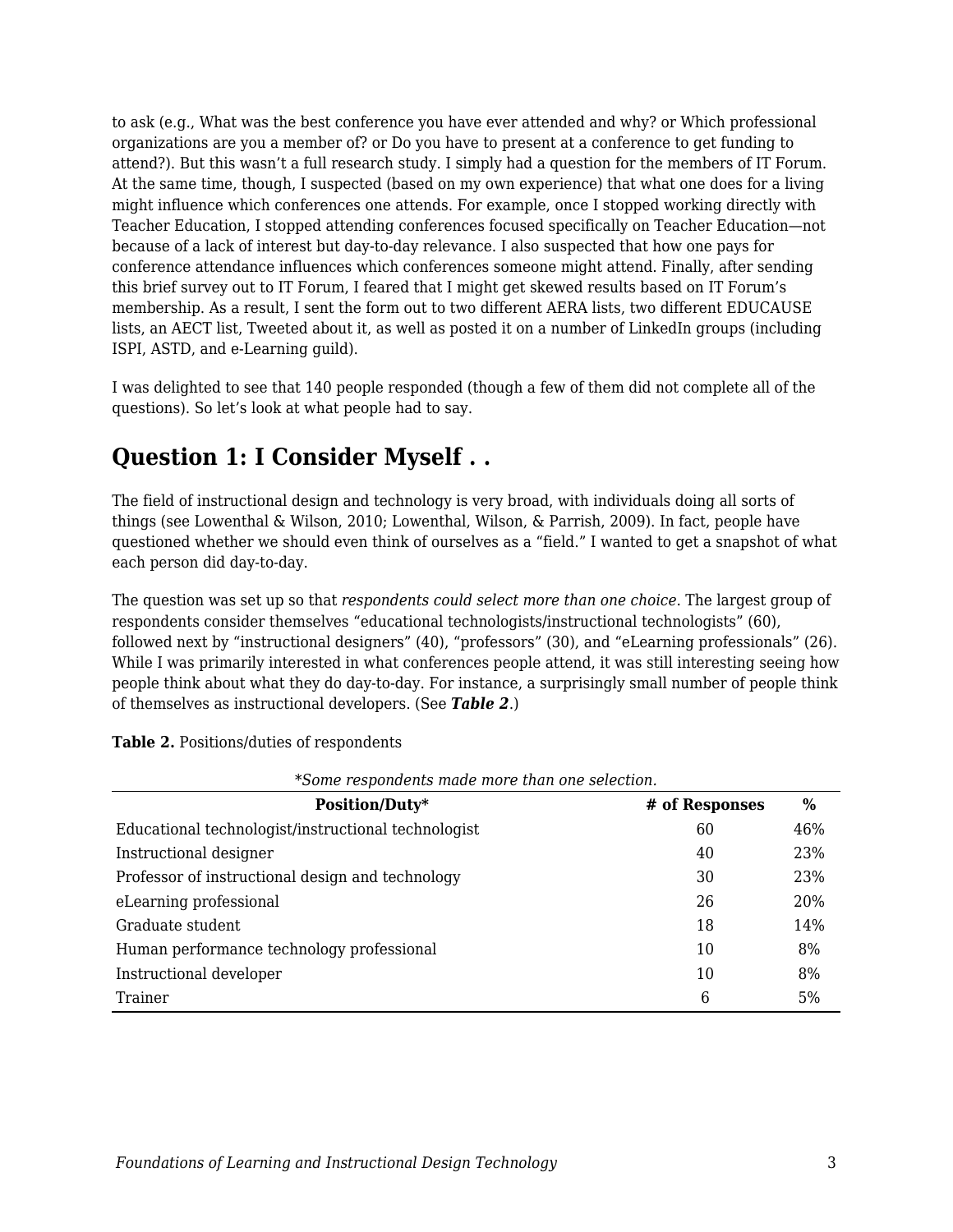# **Question 2: I Regularly Attend the Following Conferences/professional Meeting(s)**

This question really gets at the heart of my concern—which is, where are other educational technology professionals congregating? Which conferences are they attending? I tried to list all of the main conferences that I could think of (though in hindsight I am surprised that I failed to list SALT, WCET, Professors of Instructional Design and Technology (PIDT), or one of the two main Learning Sciences conferences), but I still left an option for "other"—recognizing that there are many local or international conferences that I am not aware of.

Not surprising given the groups I asked, AECT was selected the most, by 50 of the respondents, followed by EDUCAUSE with 33, and AERA with 32 respondents (see *Table 3*).

| *Respondents could name more than one conference. |                |      |  |
|---------------------------------------------------|----------------|------|--|
| Conferences*                                      | # of Responses | $\%$ |  |
| <b>AECT</b>                                       | 50             | 36%  |  |
| <b>EDUCAUSE</b>                                   | 33             | 24%  |  |
| <b>AERA</b>                                       | 32             | 23%  |  |
| Sloan-C                                           | 30             | 21%  |  |
| <b>SITE</b>                                       | 28             | 20%  |  |
| <b>ISTE</b>                                       | 27             | 19%  |  |
| Annual Distance Ed                                | 27             | 19%  |  |
| ELI                                               | 24             | 17%  |  |
| E-Learn                                           | 18             | 13%  |  |
| Edmedia                                           | 13             | 9%   |  |
| <b>ASTD</b>                                       | 9              | 6%   |  |
| <b>ISPI</b>                                       | 5              | 4%   |  |

**Table 3.** Total conference attendance.

A few things stood out to me when looking at the results.

- While AECT was selected the most, there wasn't exactly a "clear winner." AECT was selected by only 36% of the respondents.
- AERA, Sloan-C, EDUCAUSE, ISTE, SITE, and the Annual Distance Ed conference were all selected by about the same numbers. I was particularly surprised that more people did not select ISTE. While I have only attended ISTE once, it has a huge yearly conference and a large membership. It could have to do with where I posted the survey as well as the time of the year (the end of the K–12 school year), which led educational technology professionals who work directly in K–12 not to respond.
- When looking at "other" conferences people attend (i.e., ones I wasn't aware of or didn't think to list), there wasn't much commonality. BlackBoard World, Moodle Moots, and WCET were listed by a few respondents, but those were the only ones mentioned by more than two respondents.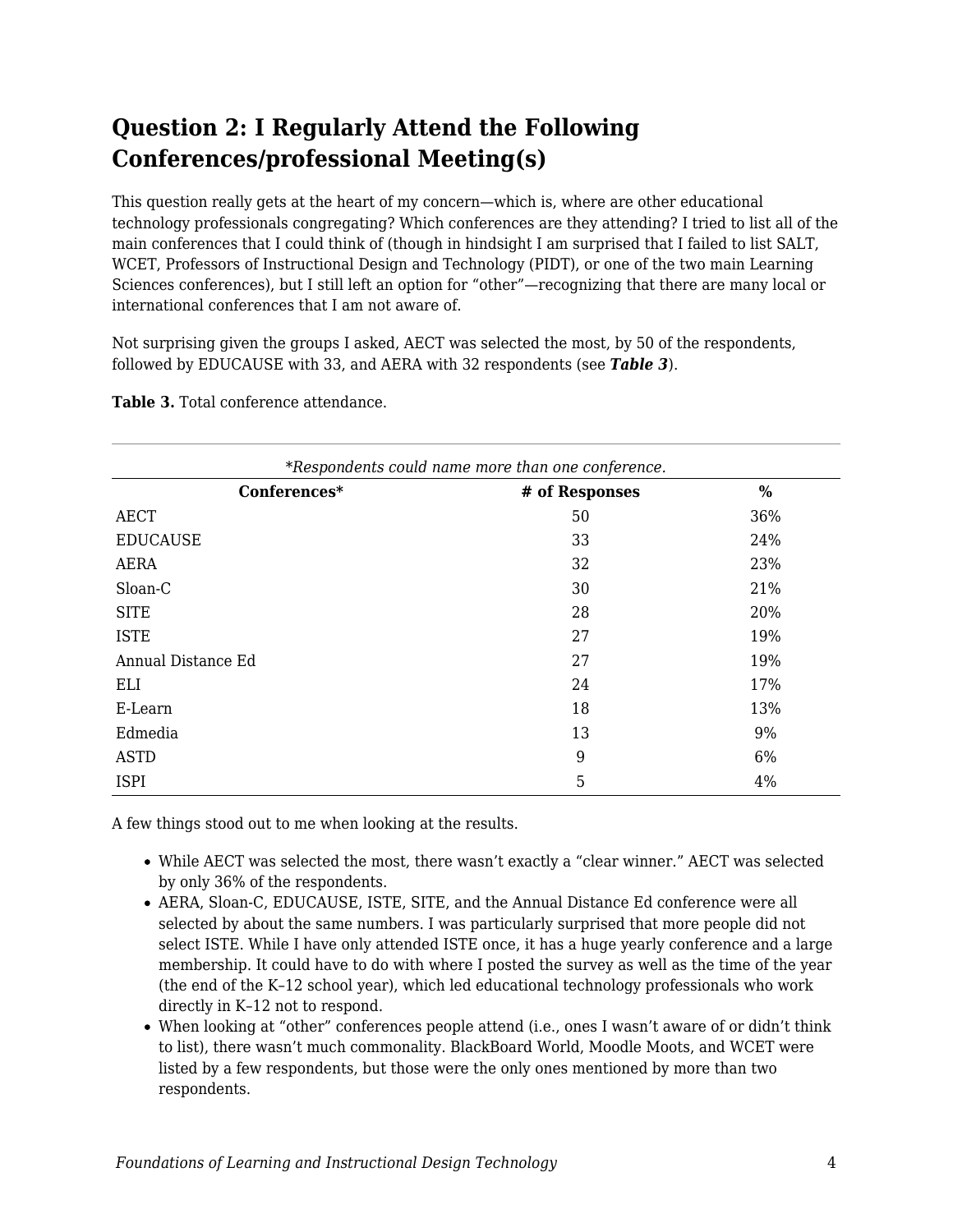I was curious though if there were other patterns. For instance, I attend AECT and AERA each year. I was curious what others who attend AECT or AERA also attend. When looking at those who attend AECT, I found that they also attended the following conferences:

—AERA (23)  $-$ ASTD $(4)$  $-$ ISPI $(4)$ —Sloan-C (8) —EDUCAUSE (7)  $-ELI(7)$  $-$ ISTE  $(8)$ —Edmedia (8)  $-E$ -Learn  $(10)$ —SITE (13) —Annual Distance Ed (8)

Further, those who attend AERA also attend:

—AECT (23)  $-$ ASTD $(2)$  $-$ ISPI $(4)$  $-S$ loan-C $(2)$ —EDUCAUSE (3)  $-ELI(3)$  $-$ ISTE  $(8)$ —Edmedia (3)  $-E$ -Learn  $(3)$  $-SITE(9)$ —Annual Distance Ed (8)

## **Question 3: Typically . .**

- My place of employment pays for my conference attendance.
- I pay for my conference attendance.
- My place of employment pays for part of my conference attendance.
- Other:

As mentioned earlier, I was interested in simply getting a feel for how many people receive full or partial funding to attend conferences vs. those who pay out-of-pocket. A surprising 28 out of 131 people, or 21%, value conferences enough that they use their own money to attend them. (See *Table 4.*)

**Table 4.** Conference funding.

| Who Pays                                       |    | %     |
|------------------------------------------------|----|-------|
| Work pays for all of my conference attendance  | 68 | 51.9% |
| Work pays for part of my conference attendance | 35 | 26.7% |
| I pay for my conference attendance             | 28 | 21.4% |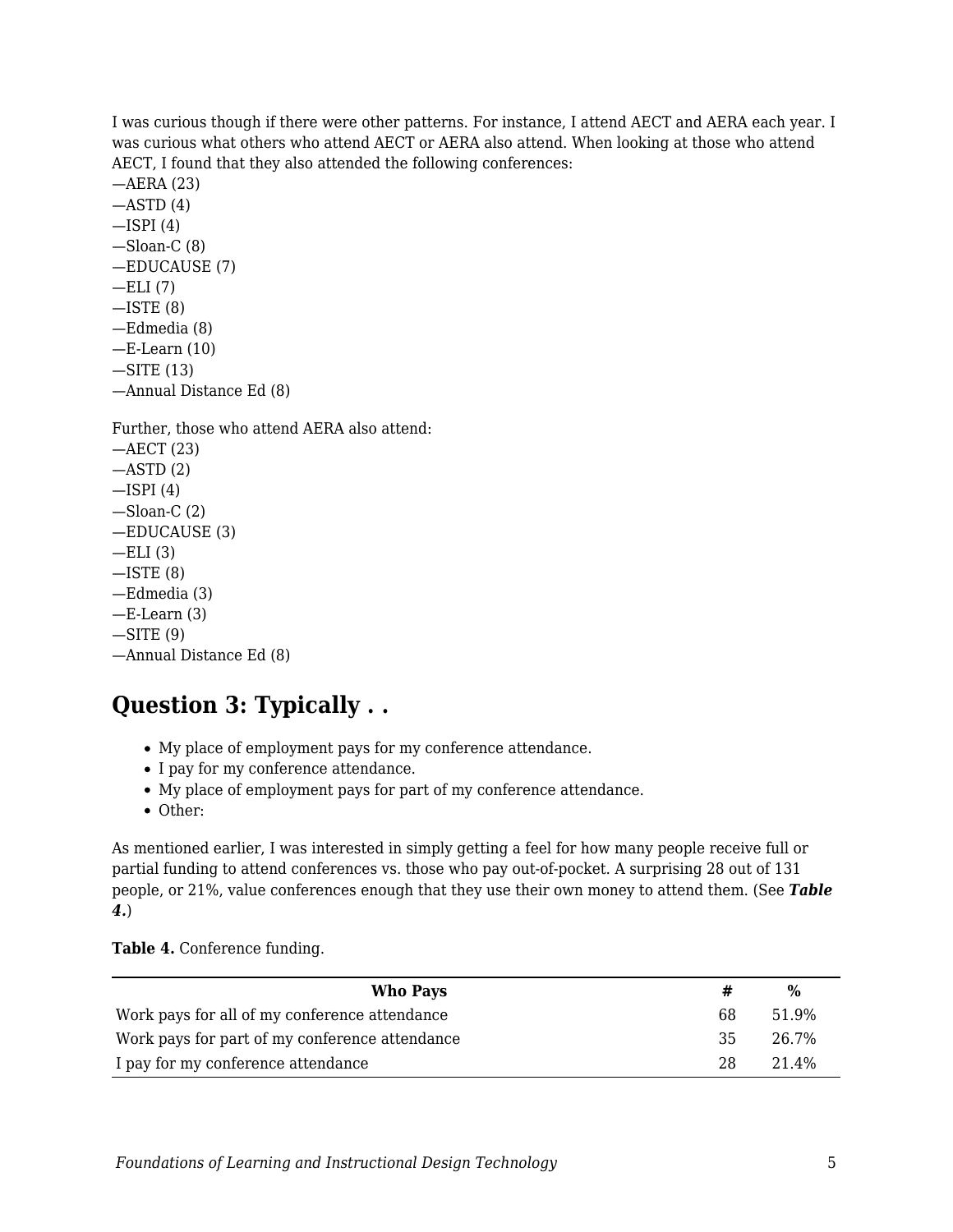## **Question 4: Why Do You Attend These Conferences and Not Others?**

Finally, I was interested in getting a feeling for why people attend certain conferences and not others. For instance, I would love to attend Sloan-C but it often overlaps or is too close to when AECT occurs each year, so I make the choice to attend AECT.\* Further, I would also like to attend the Annual Conference on Distance Teaching and Learning, but I find the timing (right before the start of fall semester) difficult. Finally, my research focuses on computer-mediated communication, so I would love to attend the International Conference on Computer-Supported Collaborative Learning (CSCL), but most years it is held outside of the U.S., which makes it difficult, given the state of travel budgets.

I suspect others make similar choices. I tried to identify themes that emerged and when possible provide a quote from a respondent that captures the theme. Ultimately, there seemed to be a number of reasons why people attended (or didn't attend) conferences, but some of the most frequent had to do with time, money, and relevance.

#### **Cost**

"I typically go to what is paid for. I used to pick up a conference or two on my own as well, but K–12 education is really hurting . . . We're lucky to have jobs and still get a travel budget at all. We haven't had cost-of-living adjustments or raises in 5 years. I just can't afford to pick up anything on my own that's not regional at this point."

#### **Location**

"I can't afford vacations so I use conferences as a way to take my family on a vacation. I attend the conference and they play. In the evenings I'm with them. We extend a few days each time as well."

#### **Focus**

- ". . . more practical implementations and not too research focused."
- "I attend the ones that I see as more 'academic' rather than practitioner-focused (e.g., EDUCAUSE and ASTD), and the ones that are more 'general' rather than specifically K–12 only."

#### **Networking/socializing Possibilities**

"I attend AECT for professional networking."

#### **Relevance**

- "Relevance to my job and interest."
- "Have friends that attend many of these."
- "Ultimately, it's what will have the most bang for our buck, if we're presenting, and what's most relevant to what we do. There could be great things going on at SITE or E-Learn, but if only one or two sessions are directly relevant, then it's not worth it."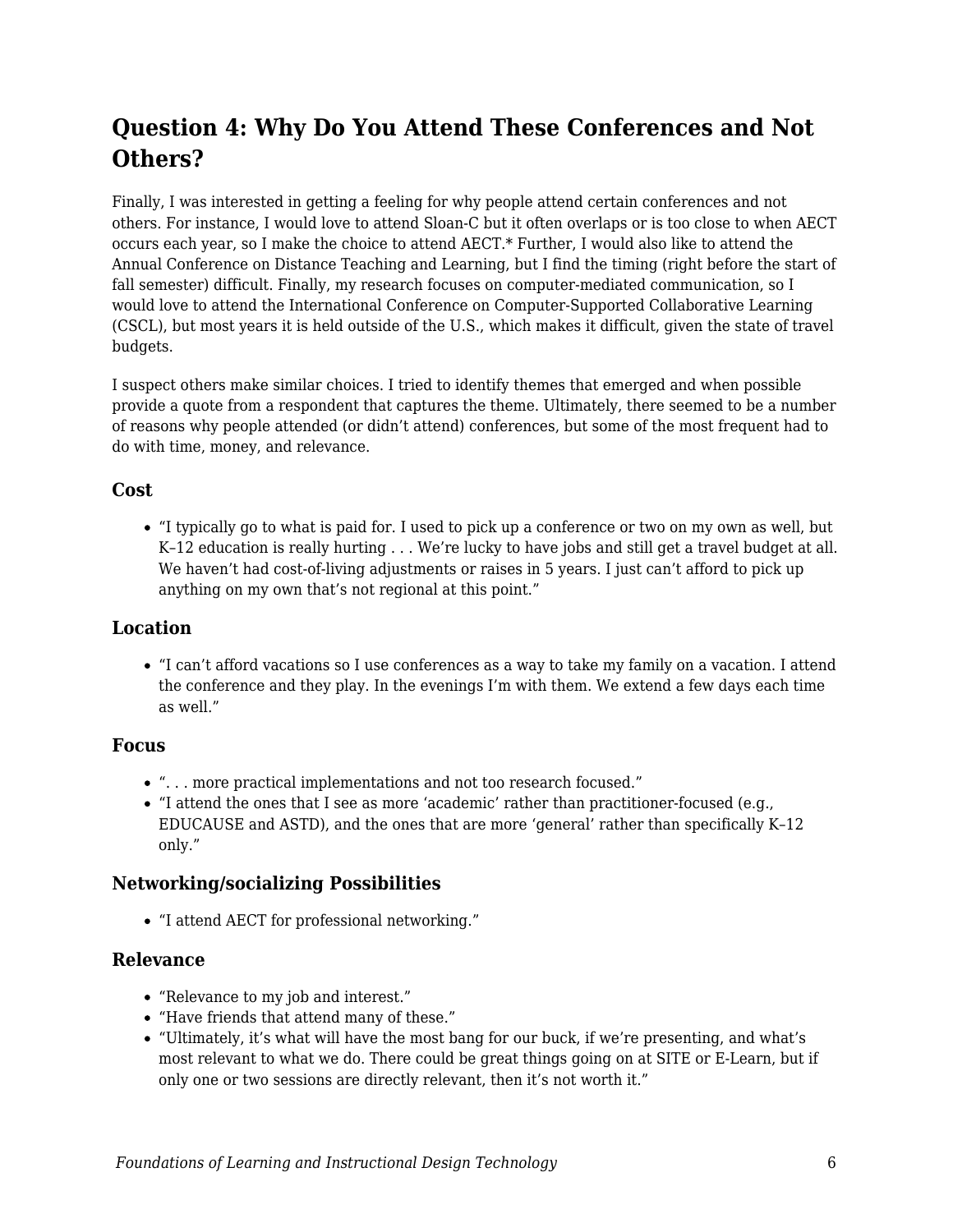#### **High Standards**

- "AECT and AERA have higher standards for submissions and for acceptance of proposals, plus the referees who review the proposals are more competent and capable of selecting highquality proposals than at ISPI and ASTD."
- "... the best for getting new ideas on the research as well as having high standards for my work, also for networking."

#### **Graduate Student Friendly**

- ". . . seeing other graduate students presenting."
- "My students can present their work at SITE and E-Learn."
- "Mostly because the graduate programs I attended were supportive of AECT and now I know several people in the organization."
- "AECT is generally more accessible to me as a graduate student."

#### **Respected**

- "They are the most respected in the field for research. Since I'm a graduate student and pay my own way to conferences, I have to be selective."
- "I needed to pick conferences recognized and supported by the colleges I worked for."

#### **Presenting at Conference**

"I can only attend if I get an accepted poster or session. EDUCAUSE is the hardest to achieve that."

#### **Proceedings Published**

"Good venues to network with others interested in my research areas. Peer reviewed conference papers, proceedings published."

#### **Service**

"I'm involved with SIGs."

#### **Vendors**

"I like the school focus and exhibits at ISTE."

#### **Inspiration/innovative Ideas**

"To keep abreast of new innovations in educational technology."

#### **Mixed Group of Attendees**

"I look for industry reputation; diversity of attendees; engaging topics that span research, theory, and practice; opportunities to present or publish."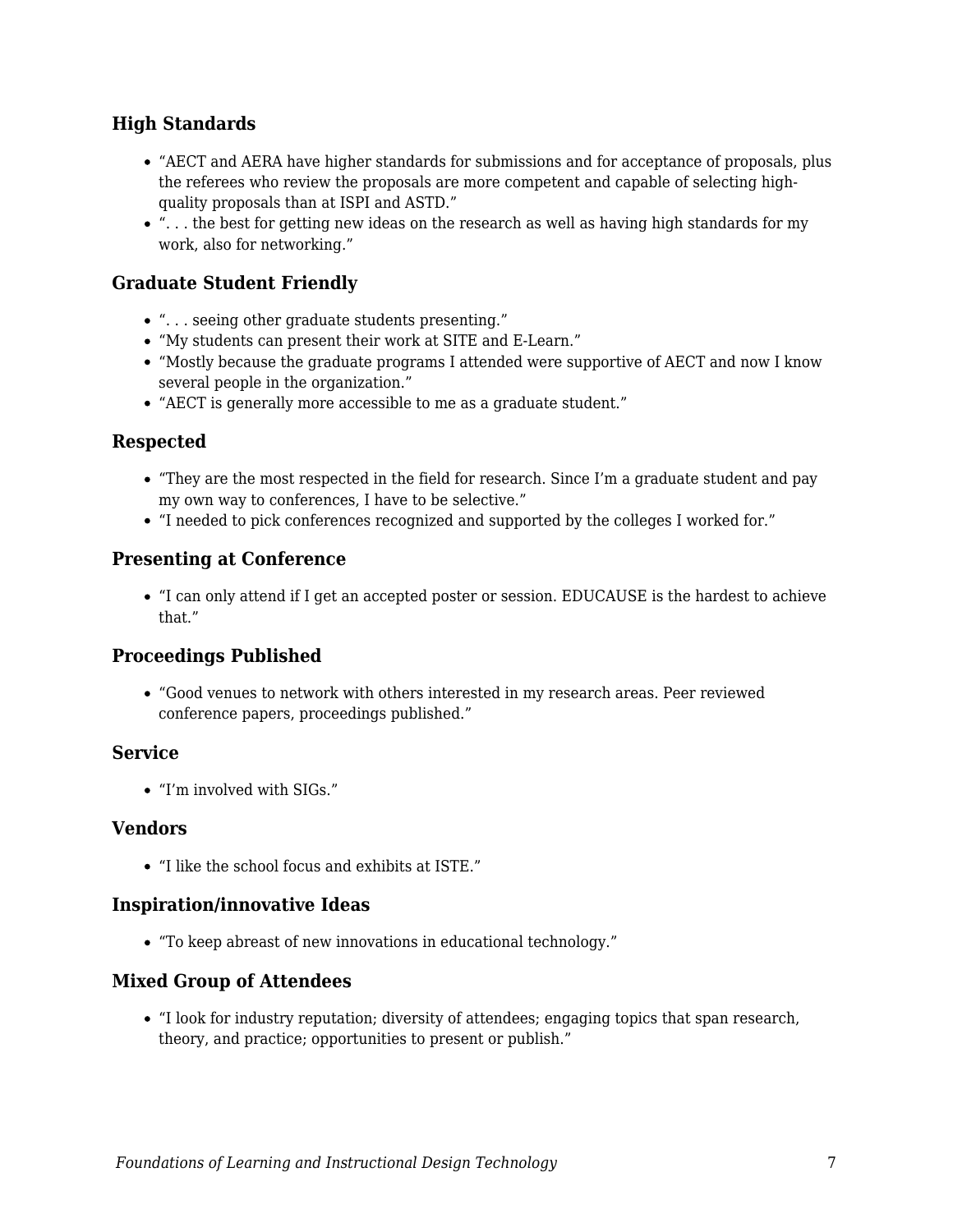#### **Size**

- "AERA is a monster, and I get more attendees to my talks there than anywhere else. AECT is smaller and usually affords closer meetings with people whose work I am interested in."
- "I'm basically looking at one large and one small."
- "AECT is a conference I regularly attend because of the intimate nature, knowing many of the attendees, and the content of the presentations as well as the mission of AECT fits with what I value."

#### **Time**

"Lack of resources—especially time to attend. I would love to attend more of these, but the university resources are very limited (and being cut further), and we have not replaced professors who have retired, so the time to attend these conference is impacted, too."

### **Concluding Thoughts**

I set forth to get a better idea of the conferences other professionals in my field attend. For better or worse, I find that I am not that different from most of the respondents. I love to attend conferences and I have attended (at least at one time or another) most of the conferences that my colleagues have. I, like many of the respondents, have found that if I am presenting I have a better chance of getting the conference paid for by my employer, but that typically I can only get 1–2 conferences paid for each year because there simply are not enough funds to attend more.

I like to attend conferences that are respected by my employer and give me a chance to network with old and new friends (hence one of the reasons I continue to attend AECT and AERA). And, finally, while location isn't everything, the location of the conference can often heavily influence if I attend a conference in a given year. For instance, if a conference is in my hometown (which doesn't happen often now that I live in Boise, Idaho but did when I lived in Denver) or is a short drive away, I am more likely to attend and convince my employer to cover the registration cost. In fact, a couple of years ago, I was able to attend the PIDT annual gathering as a graduate student because it was in Colorado and just a short drive away; to date PIDT offers perhaps the best networking opportunities of any conference I have ever attended. Further, if a conference is too far away (e.g., outside of the U.S.) and cost-prohibitive or in a less appealing city or a city I have been to too many times (e.g., Orlando), I am also not likely to attend.

This article started with a simple question, "which conferences do my colleagues attend?" While I was hoping that there might be a clear "winner," it appears that one size doesn't fit all. We are a diverse group of individuals who often do similar yet very different things day-to-day, which is likely why we have so many different conferences available to attend.

For the unforeseeable future (or as long as I can get funding), I will continue to attend AECT and AERA. However, I hope to continue to branch out every few years and check out other conferences—Sloan-C, the Annual Conference on Distance Teaching and Learning, and the International Conference on Computer-Supported Collaborative Learning are tops on my list—while also finding time to attend PIDT. It is through branching out that I can continue to broaden my circles.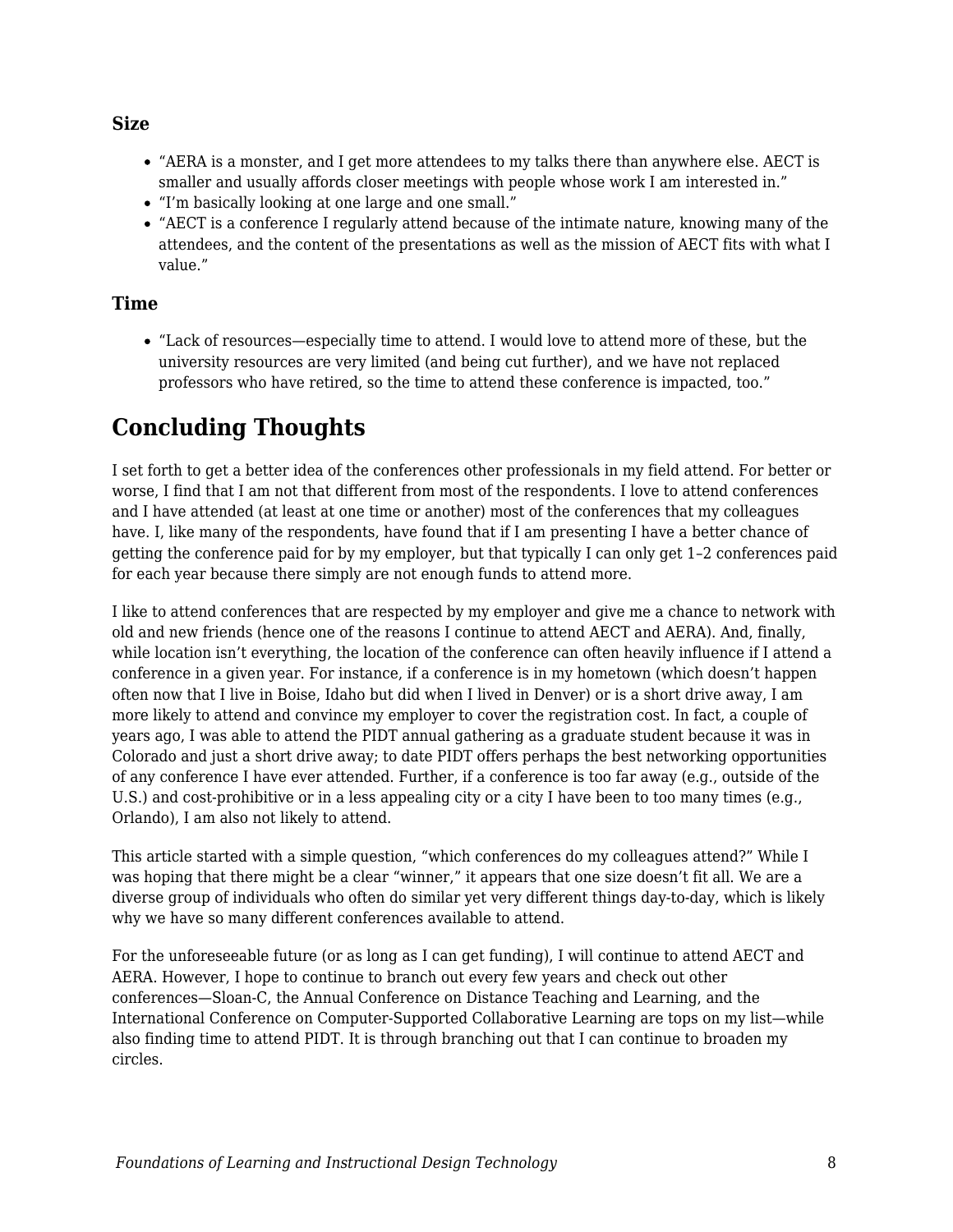#### **Application Exercise**

Take some time to think about your future career plans. Then, do some research and discover which of the conferences listed in this article would best support the skills for your career. Look up the location and cost of the conference. Reflect on possible presentations you could make at the conference. Where possible, make plans to attend.

### **References**

Dunlap, J. C., & Lowenthal, P. R. (2009). Horton hears a tweet. *EDUCAUSE Quarterly, 32*(4).

Dunlap, J. C., & Lowenthal, P. R. (2011). Learning, unlearning, and relearning: Using Web 2.0 technologies to support the development of lifelong learning skills. In G. D. Magoulas (Ed.), *Einfrastructures and technologies for lifelong learning: Next generation environments* (pp. 292–315. Hershey, PA: IGI Global.

Lowenthal, P. R., & Wilson, B. G. (2010). Labels do matter! A critique of AECT's redefinition of the field. *TechTrends 54*(1), 38–46.

Lowenthal, P. R., Wilson, B., & Parrish, P. (2009). Context matters: A description and typology of the online learning landscape. In M. Simonson (Ed.), *32nd Annual proceedings: Selected research and development papers presented at the annual convention of the Association for Educational Communications and Technology.* Bloomington, IN: Association for Educational Communications and Technology.

\* In the spirit of full disclosure, I serve as the communications officer for the Division of Distance Learning for AECT. However, even before taking on this service role, AECT has remained in my mind as the most important conference to attend each year, given my professional roles, responsibilities, and career goals.



Please complete this short survey to provide feedback on this chapter: <http://bit.ly/LIDTConferences>